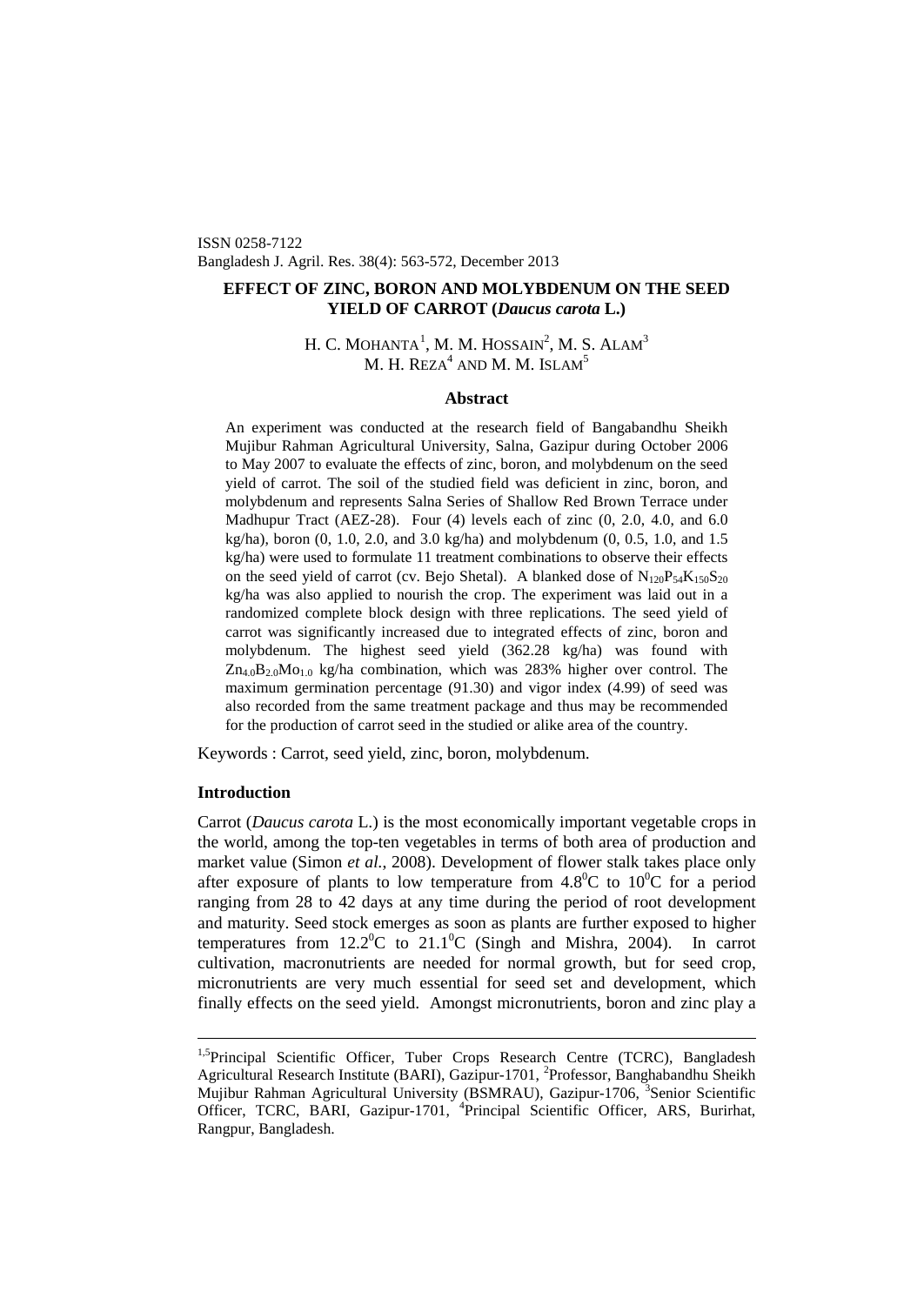major role in enhancing the growth and yield of vegetable crops. Boron plays key role in cell wall development, cell division, cell extension, and pollen growth which affect seed as well as fruit set, whereas zinc is directly or indirectly required by several enzyme systems, auxins and in protein synthesis, enhancing the seed production and rate of maturity (Sharma *et al*., 1999). They found that foliar spray of 0.1% boric acid and application of 10 kg  $ZnSO<sub>4</sub>$  per hectare in soil application were most effective for increasing pods per plant, diameter of main shoot, seed yield, 1000-seed weight, and germination percentage of radish cv. Japanese White. It was found that boron increased seed yield of carrot (cv. Chantenay) by 5.31-23.47%, while zinc by 7.35-16.07% (Homutescu *et al*., 1993).

Rahman *et al.* (2001) carried out an investigation to the effect of integrated nutrient management and liming in Grey piedmond soil on cabbage seed production (cv. Provati) and found significantly higher number of pods/plant, seeds/pod, and seed yield due to application of Mg, Zn, B, and Mo. The highest seed yield of cabbage (254 kg/ha) was obtained due to integrated use of 15, 5, 2, 1 kg of Mg, Zn, B, and Mo per hectare, respectively. Talukder *et al.* (1999) studied the effect of micro nutrients on radish seed production in acid soil and found the highest seed yield of 1.8 t/ha by applying 15, 4, and 2 kg/ha of Mg, Zn and B, respectively. Noor *et al.* (1996) studied the response of cauliflower to added boron and molybdenum. They recorded the highest curd yield of cauliflower by the application of 1.5 kg B and 1.5 kg Mo per hectare. They further observed that curd yield was decreased due to higher doses of boron and molybdenum. However, necessary information regarding the optimum dose of micronutrients particularly B, Zn, and Mo for seed yield of carrot under Bangladesh condition are scanty. The optimum dose of micronutrient play a decisive role in achieving seed yield potential of carrot. However, very little attention have so far been paid towards the scientific way of seed production of carrot in Bangladesh. In these context, the present investigation has, therefore, been undertaken to observe the role of zinc, boron, and molybdenum on the production of carrot seed and to find out the optimum dose of said nutrients for maximizing the seed yield of carrot under Bangladesh agro-climatic conditions.

#### **Materials and Method**

An experiment was conducted at the research field of Bangabandhu Sheikh Mujibur Rahman Agricultural University, Salna, Gazipur during October 2006 to May 2007. The experimental site was located in the centre of the Madhupur Tract at about  $24^{\circ}23'$  north latitude and  $90^{\circ}08'$  east longitude having a mean elevation of 8.4 m on the sea level. The soil of the experimental field belongs to Salna series of Shallow Red Brown Terrace Soil. The soil is silty clay loam in texture and acidic in nature being characterized by poor fertility status and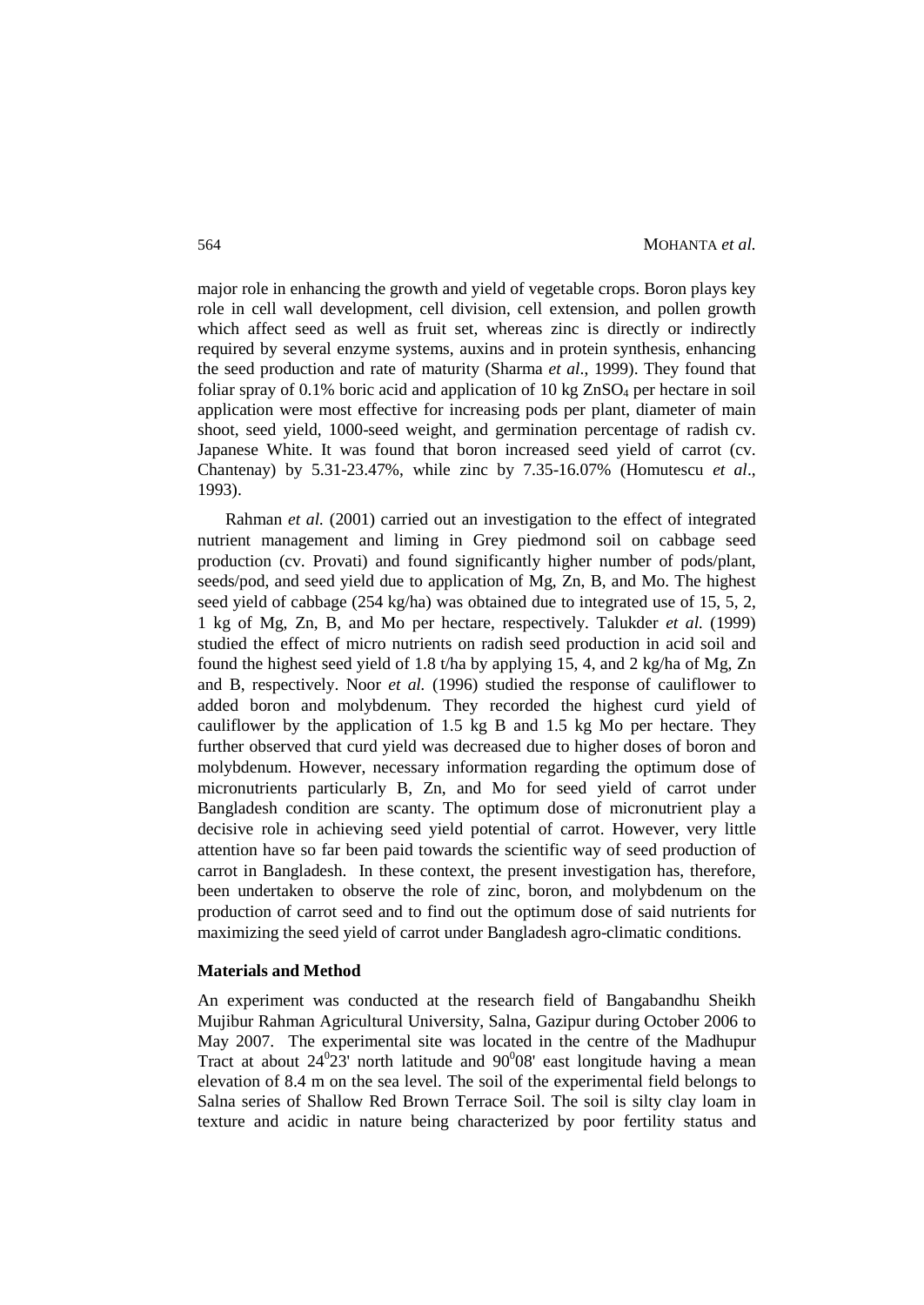impeded internal drainage. The initial soil was analyzed following Agro Service International method (Hunter, 1984) and the results are presented in Table 1. Zinc and boron contents were low while molybdenum content was just above the critical level.

| Soil properties                               | Analytical value | Critical value |
|-----------------------------------------------|------------------|----------------|
| $\mathbf{P}^{\mathrm{H}}$                     | 6.2              |                |
| Organic matter (%)                            | 1.17             |                |
| Total N $(%)$                                 | 0.088            | 0.075          |
| Available P $(\mu g/g)$                       | 31.25            | 14.0           |
| Exchangeable K (meq/100 g)                    | 0.37             | 0.2            |
| Exchangeable Ca (meq/100 g)                   | 5.39             | 2.0            |
| Exchangeable Mg (meq/100 g)                   | 1.65             | 0.8            |
| Available S $(\mu g/g)$                       | 13.6             | 14.0           |
| Available Zinc $(\mu g/g)$                    | 1.86             | 2.0            |
| Available Boron $(\mu g/g)$                   | 0.13             | 0.20           |
| Available molybdenum $(\mu g/g \text{ soil})$ | 0.05             | 0.06           |

**Table 1. Chemical properties of initial soil of the experimental field (0-30 cm depth).**

The seeds of carrot (cv. Bejo Shetal) were sown on 22 October 2006. The experiment was laid out in a Randomized Complete Block Design (RCBD) with three replications in a plot size 1.5 x 1.0 m having row to row and plant to plant spacing of 30 cm and 15 cm, respectively. The plots were raised by 15 cm from the ground level. The unit plots and blocks were separated by 0.75 m and 1.0 m, respectively. There were eleven treatment combinations comprising four levels of boron (0, 1.0, 2.0 and 3.0 kg/ha) from boric acid (17% B), four levels of molybdenum (0, 0.5, 1.0 and 1.5 kg/ha) from ammonium molybdate (54 % Mo) and four levels of zinc (0, 2.0, 4.0, and 6.0 kg/ha) from zinc oxide (78 % Zn) as chemical fertilizers, respectively. The treatment combinations are shown in Table 2.

The treatments were applied through soil application. The land was fertilized with the blanket dose of NPKS at the rate of 120, 54, 150, 20 kg/ha, respectively, as recommended by Mitra (1990). The entire quantity of TSP and gypsum, half of urea and MP were applied during final land preparation. The rest half of urea and MP were applied in two equal installments at 40 and 70 days after planting by side dressing about 5 cm away along the crop row. Intercultural operations like irrigation, weeding, mulching, earthing up, etc. were done as and when needed. The seed carrot was harvested periodically from 188 to 198 days after planting. Data from ten plants selected randomly from the middle rows of individual plots were collected on different seed yield parameters and yield.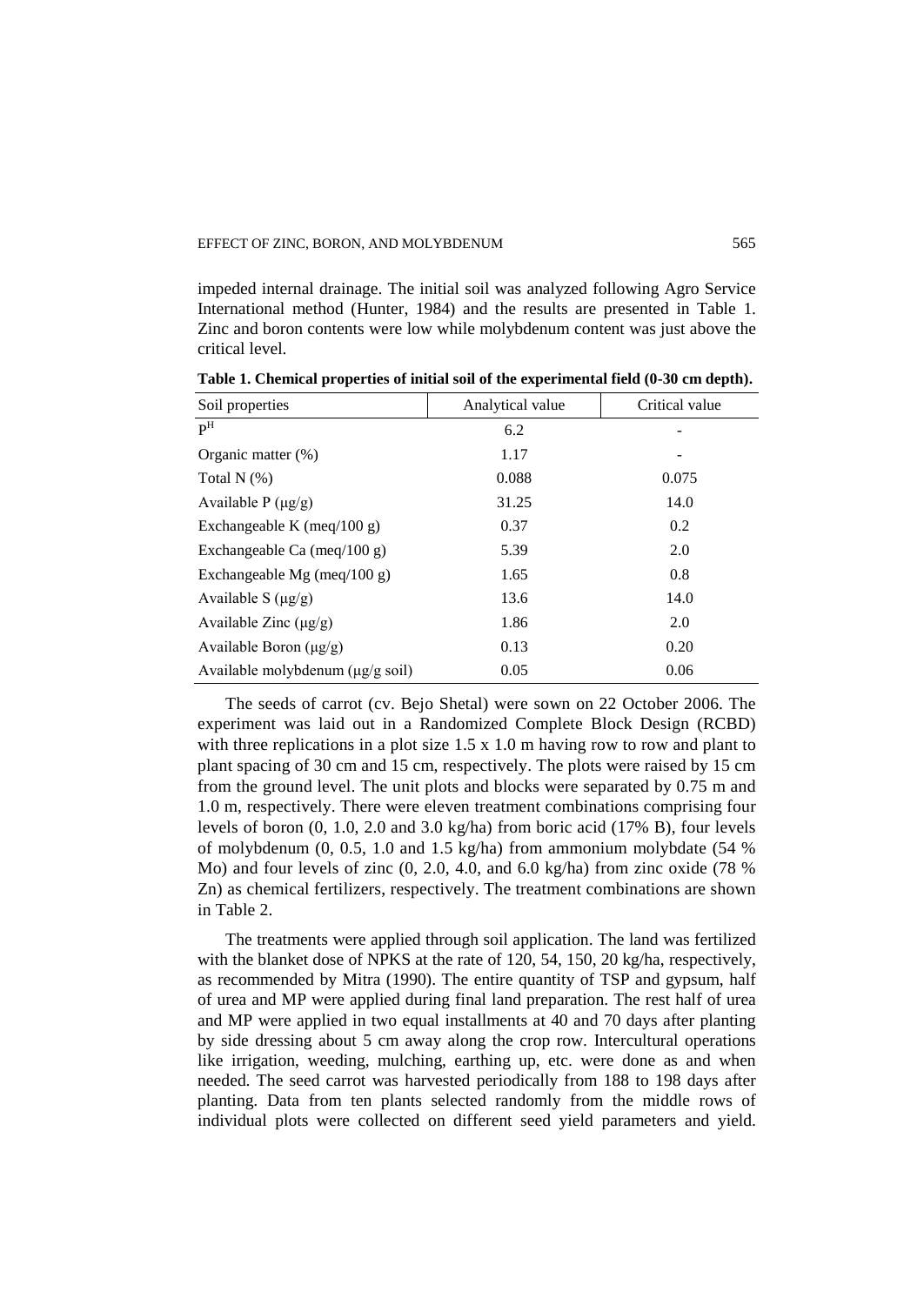Analysis of variance was done according to Gomez and Gomez (1984). Differences between means were evaluated by Duncan`s Multiple Range Test (DMRT) following MSTAT-C programme.



1. a. Flowering stage 1. c. Matured stage





1. b. Fertilization stage 1. d. Control plot flower

**Fig. 1. Flower umbel of carrot seed crop as influenced by zinc, boron, and**  molybdenum application  $(Zn_{4,0}B_{2,0}Mo_{1,0}kg/ha)$  in comparison to control.

# **Results and Discussion**

#### **Plant height**

Plant height, days to flower opening, number of leaves per plant, umbel diameter, and height, number of umbellate/umbel, days to seed harvest, seed yield, and quality of carrot as influenced by zinc, boron, and molybdenum are shown in Table 2, 3, and Fig. 2 and 3. All the parameters were significantly influenced by the application zinc, boron, and molybdenum. The highest plant height (94.67 cm) was found in  $T_4$  ( $B_{2.0} Zn_{4.0}Mo_{1.0}$  kg/ha), which was significantly higher than other treatments. The lowest plant height (76.67 cm) was observed in  $T_1$  $(B_0Zn_0Mo_0$  kg/ha) (Table 2). Integrated effect of zinc, boron, and molybdenum might have resulted in increased plant height. This result agrees with the findings of Singh and Mishra (2004).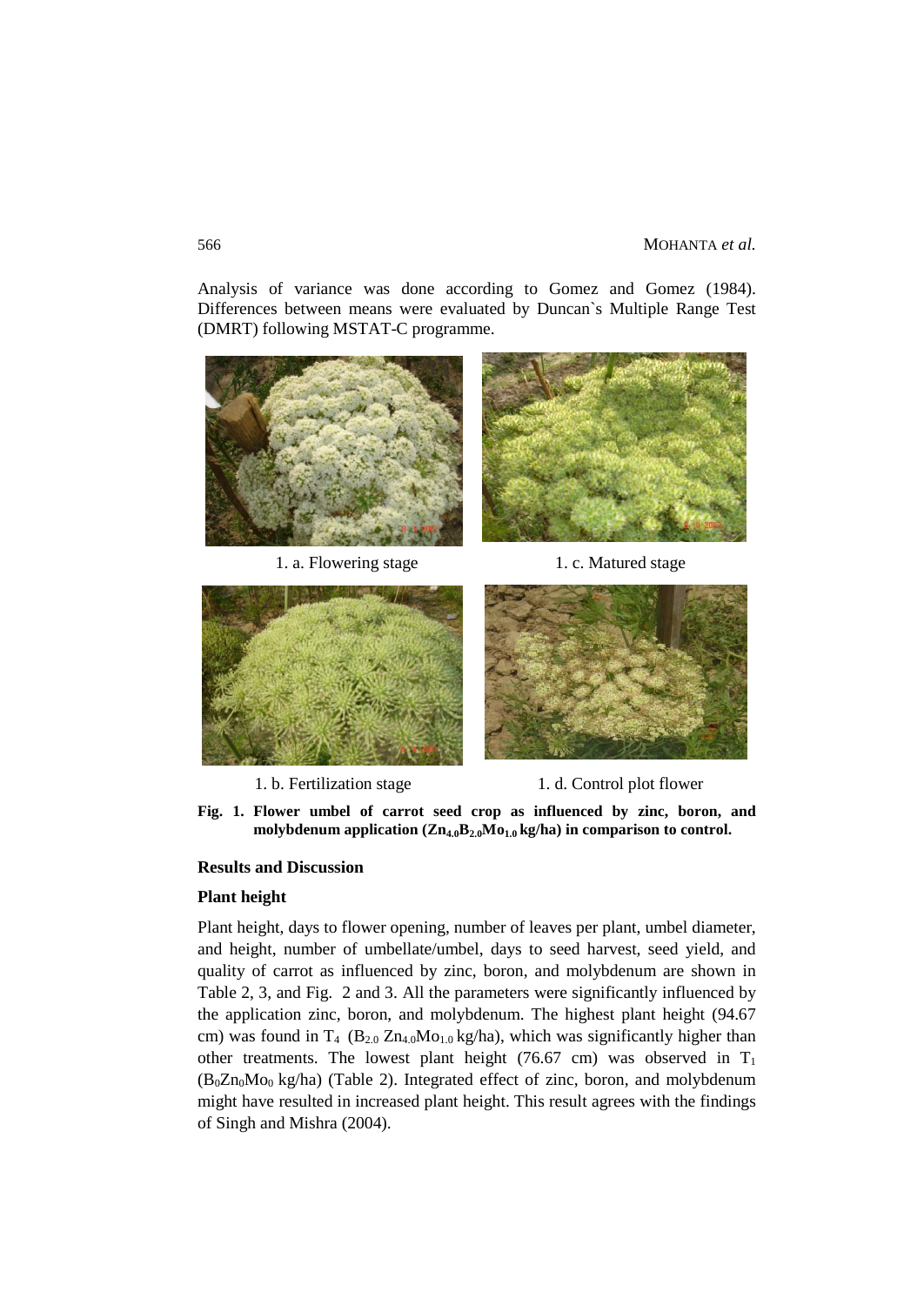### **Days to flower opening**

There was a pronounced variation in days to flower opening due to application of micronutrient. The early (137 days) flowering was observed in  $T_4 (Zn_{40}B_2)_0MO_{1.0}$ kg/ha) and delayed (155 days) flowering was in the control  $(T_1)$  (Table 2). The second lowest days to flowering (142.30) was recorded in  $T_{11}$ , which was statistically similar to  $T_5$ , but significantly lower than rest of the treatments except  $T<sub>4</sub>$ . The days to flower opening in different treatments varied possibly due to effects of applied micronutrients. This result is in agreement with the findings of Yadav *et al*. (2004).

## **Umbel diameter**

Umbel diameter was also increased significantly due to integrated use of zinc, boron and molybdenum (Table 2). The biggest umbel diameter (18.40 cm) was recorded in  $T_4$  ( $Zn_{4.0}B_{2.0}Mo_{1.0}$  kg/ha), while it was smallest (9.33 cm) in control  $T_1$  (Zn<sub>0</sub>B<sub>0</sub>M<sub>O0</sub> kg/ha). However, the umbel diameter of six different treatment combinations, namely  $T_5$ ,  $T_6$ ,  $T_7$ ,  $T_8$ ,  $T_{10}$ , and  $T_{11}$  was statistically similar (Table 2). These results indicate that variation in different levels of zinc, boron, and molybdenum were not so pronounced in terms of umbel diameter although integrated use of these nutrients are required.

### **Number of umbellate per umbel**

Wide variation was found in respect of number of umbellate/umbel due to addition of micronutrient. The maximum number of umbellates (68.34) per umbel was found in  $T_4$  ( $Zn_{4.0}B_{2.0}Mo_{1.0}$  kg/ha), which was statistically similar to  $T_5$  (Zn<sub>4.0</sub>B<sub>3.0</sub> Mo<sub>1.0</sub> kg/ha),  $T_6$  (Zn<sub>0</sub>B<sub>2.0</sub>Mo<sub>1.0</sub> kg/ha),  $T_7$  (Zn<sub>2.0</sub>B<sub>2.0</sub>Mo<sub>1.0</sub> kg/ha),  $T_8$  $(Zn_{6.0}B_{2.0}Mo_{1.0}$  kg/ha),  $T_{10}$   $(Zn_{4.0}B_{2.0}Mo_{0.5}$  kg/ha) and  $T_{11}$   $(Zn_{4.0}B_{2.0}Mo_{1.5}$  kg/ha) (Table 2). The minimum number of umbellate/umbel (34.90) was obtained in T<sub>1</sub>  $(Zn_0B_0Mo_0kg/ha)$ .

#### **Days to seed harvest**

Days to seed harvest of carrot was significantly influenced by the application of said micronutrients (Table 2). Days to harvest ranged from 166.73 to 185.13, having the maximum days recorded in  $T_1$  ( $Zn_0B_0Mo_0$  kg/ha) in control and the minimum days in  $T_4$  ( $Zn_{4.0}B_{2.0}Mo_{1.0}$  kg/ha). However, variation in different levels of added micronutrients appeared to be non-significant although their combined applications are necessary to have easier seed set and maturity. Tandon and Roy (2004) reported that boron plays an important role in pollen tube growth which affects seed and fruit set and enhanced final yield. They also reported that Zn is directly or indirectly involved in several enzymes particularly dehydrogenises, auxin and protein synthatase which enhance the rate of maturity of seeds.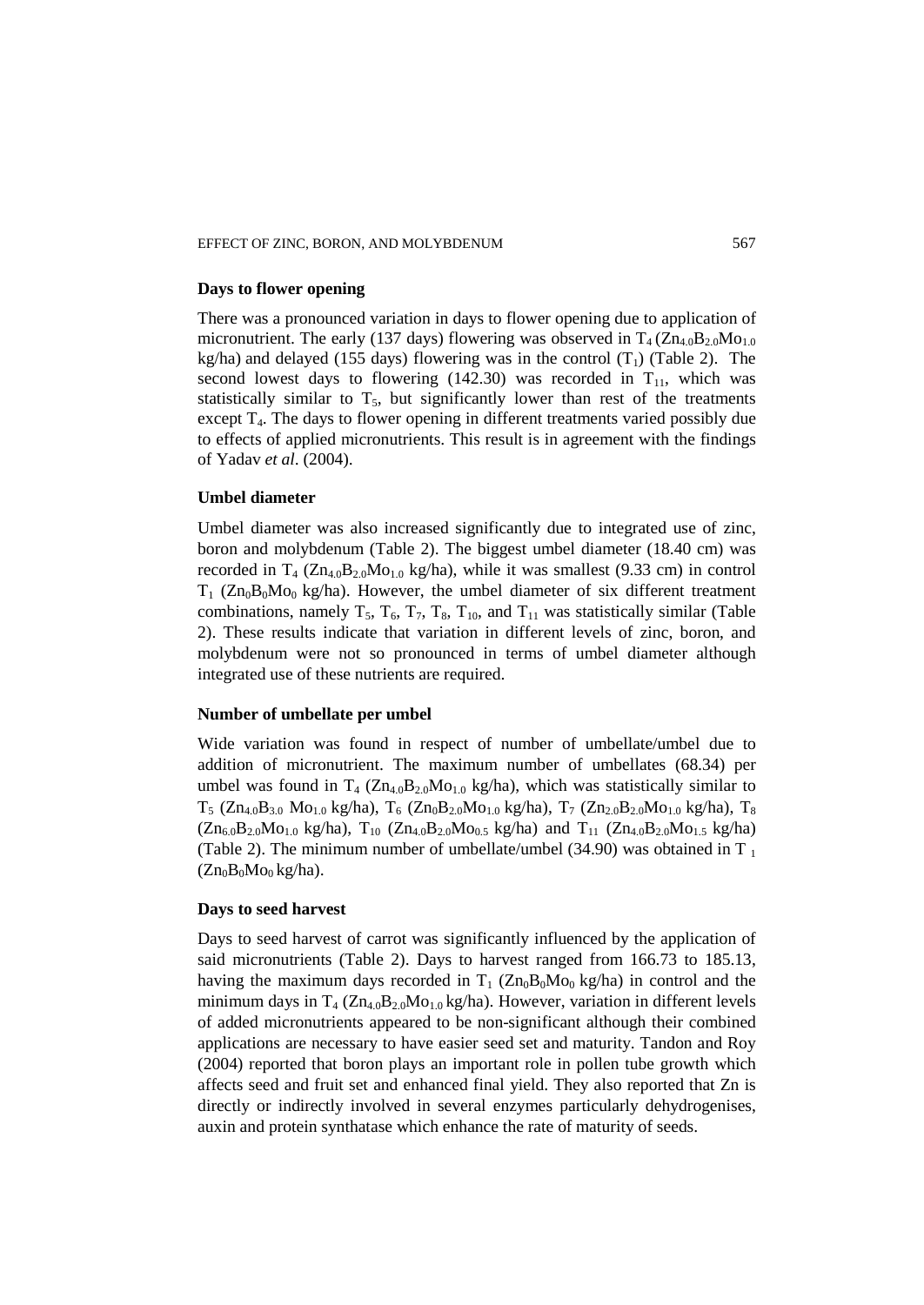| Treatments                         | Plant<br>height     | Days to<br>flower<br>opening | Umbel<br>diameter<br>(cm) | No. of<br>umbellate/<br>umbel | Days to<br>seed harvest |
|------------------------------------|---------------------|------------------------------|---------------------------|-------------------------------|-------------------------|
| $T_1 = Zn_0B_0Mo_0$                | 76.67 e             | 155.03 a                     | 9.33 f                    | 34.90 d                       | 185.13 a                |
| $T_2 = Zn_{40}B_0Mo_{10}$          | 79.00 e             | 148.02 b                     | 11.33 e                   | 48.31 c                       | 176.71 b                |
| $T_3 = Zn_{4,0}B_{1,0}Mo_{1,0}$    | 84.33 d             | 146.09 cd                    | 13.90 cd                  | 59.28 b                       | 173.25 bc               |
| $T_4 = Zn_{4.0}B_{2.0}Mo_{1.0}$    | 94.67 a             | $137.05$ g                   | 18.40 a                   | 68.34 a                       | 166.73 d                |
| $T_5 = Zn_{4.0}B_{3.0}Mo_{1.0}$    | 88.33 bc            | 144.01 ef                    | 15.83 bc                  | $61.10$ ab                    | 170.72 cd               |
| $T_6 = Zn_0B_2 OMo_{1,0}$          | 89.00 <sub>bc</sub> | 146.31 bcd                   | 15.00 bcd                 | $60.58$ ab                    | $172.70 \text{ bc}$     |
| $T_7 = Zn_{2,0}B_{2,0}Mo_{1,0}$    | 86.00 cd            | 145.07 de                    | 15.67 bc                  | $60.23$ ab                    | 173.82 bc               |
| $T_8 = Zn_{6.0}B_{2.0}Mo_{1.0}$    | 88.67 bc            | 145.06 de                    | 14.39 bcd                 | $61.62$ ab                    | 171.46 c                |
| $T_9 = Zn_{4.0}B_{2.0}Mo_0$        | 84.33 d             | 147.43 bc                    | 13.53 d                   | $62.27$ ab                    | 174.37 bc               |
| $T_{10} = Zn_{4.0}B_{2.0}Mo_{0.5}$ | 87.72 bc            | 144.81 de                    | 14.78 bcd                 | $62.50$ ab                    | 171.31 c                |
| $T_{11} = Zn_{40}B_{20}Mo_{15}$    | 90.00 <sub>b</sub>  | 142.30 f                     | 16.00 <sub>b</sub>        | 63.61 ab                      | 172.24 bc               |
| $CV(\% )$                          | 7.10                | 9.35                         | 5.40                      | 5.72                          | 8.12                    |

**Table 2. Effect of zinc, boron, and molybdenum on the plant development characters of carrot seed crop.**

In a column, means followed by common letters are not significantly different from each other at 5% level of probability by DMRT.

# **Number of seeds per plant**

Distinct variation was observed for number of seeds per plant due to application of zinc, boron and molybdenum (Table 3). The maximum number of seeds (8271.51) was obtained in  $T_4$  ( $Zn_{4.0}B_{2.0}$  Mo<sub>1.0</sub> kg/ha), followed by that in  $T_5$  $(Zn_{4.0}B_{3.0}Mo_{1.0}$  kg/ha) with 7964.61 number of seed per plant and the minimum (2777.24) in  $T_1$  ( $Zn_0B_0$  Mo<sub>0</sub>kg/ha). Sharma *et al.* (1999) reported that highest number of pods per plant (947.78) due to 1% foliar application of boric acid and highest number of pods per plant by the application of 10 kg/ha  $ZnSO<sub>4</sub>$  in soil application on radish.

#### **1000-Seed weight**

The 1000-seed weight varied significantly from 0.89 g to 1.70 g due to application of zinc, boron, and molybdenum (Table 3). The lowest 1000-seed weight (0.89 g) was found in control  $T_1$  ( $Zn_0B_0Mo_0$  kg/ha) and the highest 1000seed weight found in  $T_4$  ( $Zn_{4.0}B_{2.0}Mo_{1.0}$  kg/ha). Jana and Mukhopadhyay (2002) reported maximum 1000-seed weight of cauliflower (3.4 g) for the application of 20 kg borax along with 1.5 kg sodium molibdate and 25 kg  $ZnSO<sub>4</sub>$  per hectare.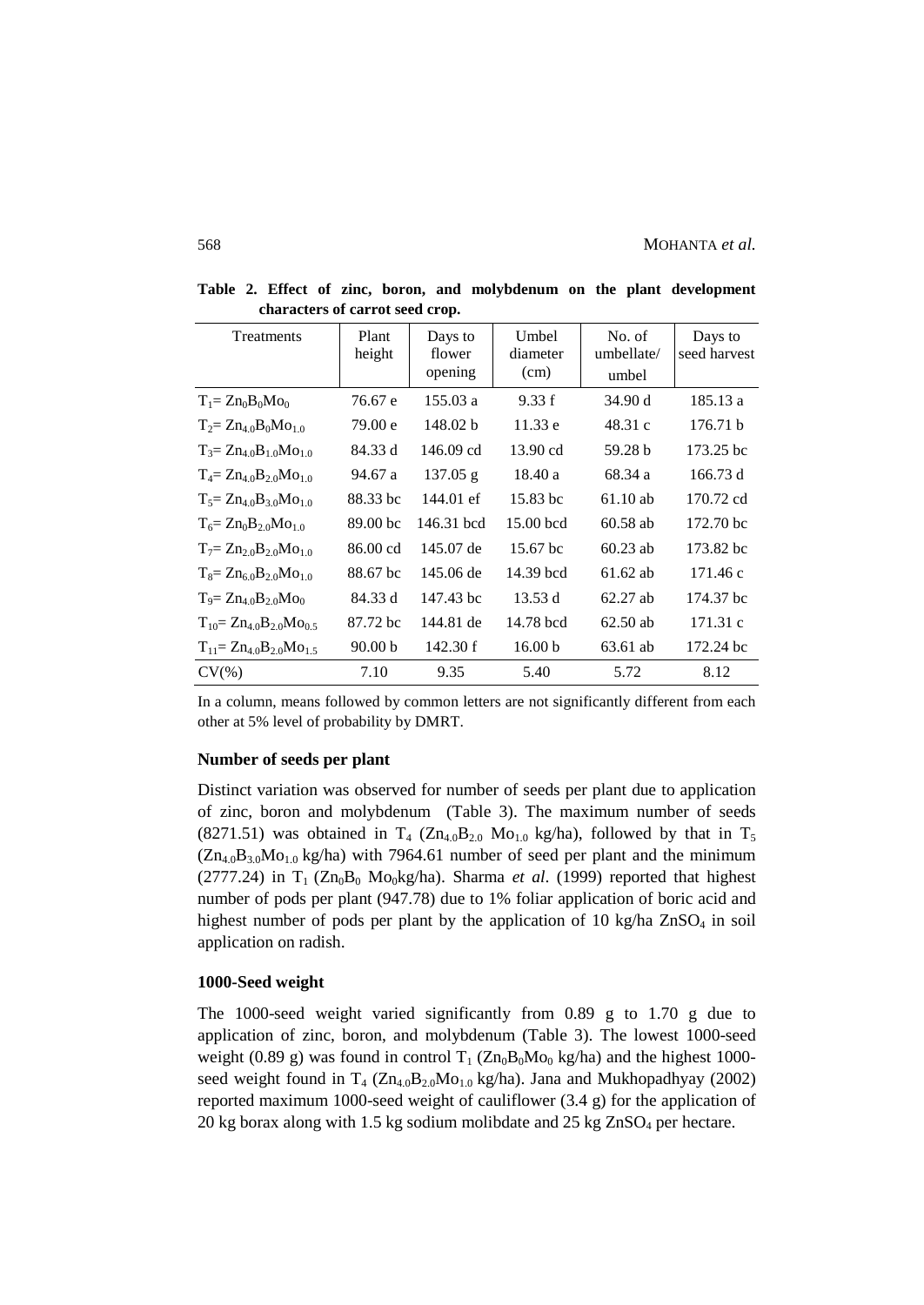| Treatment                          | No. of seeds/<br>plant | 1000-<br>seed wt<br>(g) | <b>Germination</b><br>(% ) | Co-efficient<br>of<br>germination<br>(% ) | Vigour<br>index   |
|------------------------------------|------------------------|-------------------------|----------------------------|-------------------------------------------|-------------------|
| $T_1 = Zn_0B_0Mo_0$                | 2777.24 j              | 0.89 <sub>h</sub>       | 46.00 g                    | $11.18$ e                                 | 2.56c             |
| $T_2 = Zn_{4.0}B_0Mo_{1.0}$        | 3807.36 i              | $1.21$ g                | 56.00 f                    | 14.20 d                                   | $2.83$ c          |
| $T_3 = Zn_{4.0}B_{1.0}Mo_{1.0}$    | 4254.45 h              | 1.30 f                  | 66.00 e                    | $16.14 \text{ bc}$                        | 3.51 <sub>b</sub> |
| $T_4 = Zn_{4,0}B_{2,0}Mo_{1,0}$    | 8271.51 a              | 1.70 a                  | 91.33 a                    | 18.81 a                                   | 4.99 a            |
| $T_5 = Zn_{4.0}B_{3.0}Mo_{1.0}$    | 7964.61 b              | 1.62 b                  | 86.00 b                    | 16.24 $b$                                 | 4.65 a            |
| $T_6 = Zn_0B_{2,0}Mo_{1,0}$        | $4615.71$ g            | 1.54 de                 | 67.33 de                   | $14.22 \text{ d}$                         | 3.56 <sub>b</sub> |
| $T_7 = Zn_{2,0}B_{2,0}Mo_{1,0}$    | 6512.42 c              | $1.52$ de               | 82.00 <sub>b</sub>         | 15.80 bc                                  | 3.55 b            |
| $T_8 = Zn_{6.0}B_{2.0}Mo_{1.0}$    | 6025.28 d              | 1.56 cd                 | 84.00 h                    | 16.25 h                                   | 3.88 <sub>b</sub> |
| $T_9 = Zn_{40}B_{20}Mo_0$          | 5012.35 f              | 1.50 e                  | 71.33 cd                   | $15.27 \text{ c}$                         | 3.22 bc           |
| $T_{10} = Zn_{40}B_{20}Mo_{0.5}$   | 5702.50 e              | $1.53$ de               | $76.00 \text{ c}$          | $16.15 \text{ bc}$                        | 3.54 <sub>b</sub> |
| $T_{11} = Zn_{4.0}B_{2.0}Mo_{1.5}$ | 6087.53 d              | $1.60$ bc               | 82.00 b                    | 16.61 $\bar{b}$                           | 3.87 <sub>b</sub> |
| $CV(\%)$                           | 7.19                   | 5.87                    | 2.93                       | 2.41                                      | 7.43              |

**Table 3. Effect of zinc, boron, and molybdenum on the seed yield components and some seed quality parameters of carrot seed crop.**

In a column, means followed by common letters are not significantly different from each other at 5% level of probability by DMRT.

## **Germination (%)**

The seed germination percentage varied significantly due to added micronutrients (Table 3). In case of control, only 46.00% seeds were germinated which raised to as high as 91.33% with  $T_4$ ( $Zn_{4.0}B_{2.0}Mo_{1.0}$  kg/ha). The second highest germination (86.00%) was recorded in  $T_5$ , which was statistically identical to  $T_7$ ,  $T_8$  and  $T_{11}$ but significantly higher over rest of the treatments except  $T_4$  ( $Zn_{4,0}B_{2,0}Mo_{1,0}$ kg/ha). Yadav *et al*. (2004) found that the germination percentage of carrot seed was 96.33, 89.33 and 76.00 % for primary, secondary and tertiary umbel, respectively.

# **Co-efficient of germination (%)**

Fast germination determines the better success of seedling establishment under field conditions. Significant variation was observed in co-efficient of germination due to different micronutrient combinations. The highest co-efficient of germination (18.81 %) was found in  $T_4$  ( $Zn_{4,0}B_{2,0}Mo_{1,0}$  kg/ha), which was significantly higher over rest of the treatments (Table 3). The lowest co-efficient of germination (11.18 %) was found in the control  $T_1$  ( $Zn_0B_0Mo_0$  kg/ha). Yadav *et al*. (2004) also found 13.75 % higher coefficient of germination in carrot.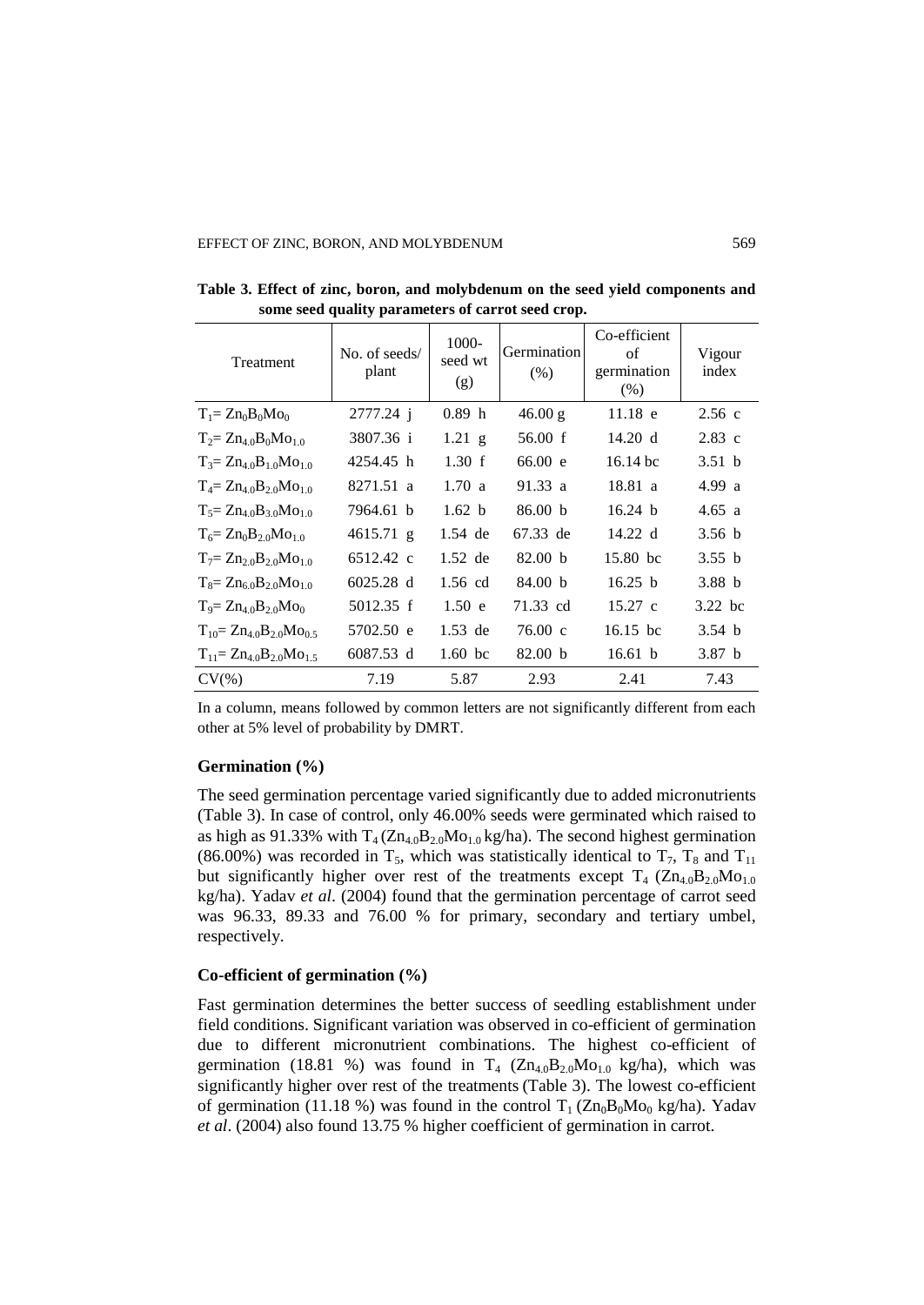#### **Vigour index**

Pronounced variation was reflected as to the vigour index of carrot seeds due to different levels of micronutrient combinations. It ranged from 2.56 to 4.99 (Table 3). The highest vigour index was recorded in  $T_4$  ( $Zn_{4.0}B_{2.0}Mo_{1.0}$  kg/ha), which was closely followed by  $T_5$  ( $Zn_{4.0}B_{3.0}Mo_{1.0}$  kg/ha) and the lowest vigour was recorded in  $T_1$  ( $Zn_0B_0Mo_0$  kg/ha). The third highest vigour index (3.88) was observed in  $T_8$ , which was significantly higher over  $T_1$  (control) and  $T_2$ , inferior to  $T_4$  and  $T_5$ , but statistically identical to rest of the treatments. The result is in agreement with the findings of Shantha *et al*. (1998) who reported higher vigour index of 3.86 in carrot.

Remarkable variation was observed in seed yield per plant among the micronutrient combinations. The seed yield per plant ranged from 1.89 g to 7.24g having the highest in  $T_4$  ( $Zn_{4.0}B_{2.0}Mo_{1.0}$  kg/ha), which was significantly higher over rest of the treatments. The second highest seed yield per plant was recorded in  $T_5$  ( $Zn_{4.0}B_{3.0}Mo_{1.0}$  kg/ha), which was also significantly higher over rest of the treatment except  $T_4$ . The lowest seed yield per plant (1.89 g) was obtained from control  $T_1$ . The higher number of umbellates/umbel and higher number of seeds/umbel might have contributed to produce higher seed yield/plant in  $T_4$  $(Zn_{4.0}B_{2.0}Mo_{1.0}kg/ha)$  (Fig.2). Higher vegetative growth might have produced maximum photosynthates which resulted in increased seed yield/plant. The results are in agreement with the findings of Jacobson and Globerson (1980).



**Fig. 2. Effect of zinc, boron, and molybdenum application on the seed yield per plant in carrot.**

# **Seed yield (kg/ha)**

The seed yield of carrot significantly increased due to combined application of zinc, boron, and molybdenum (Fig. 3). The highest seed yield (362.28 kg/ha)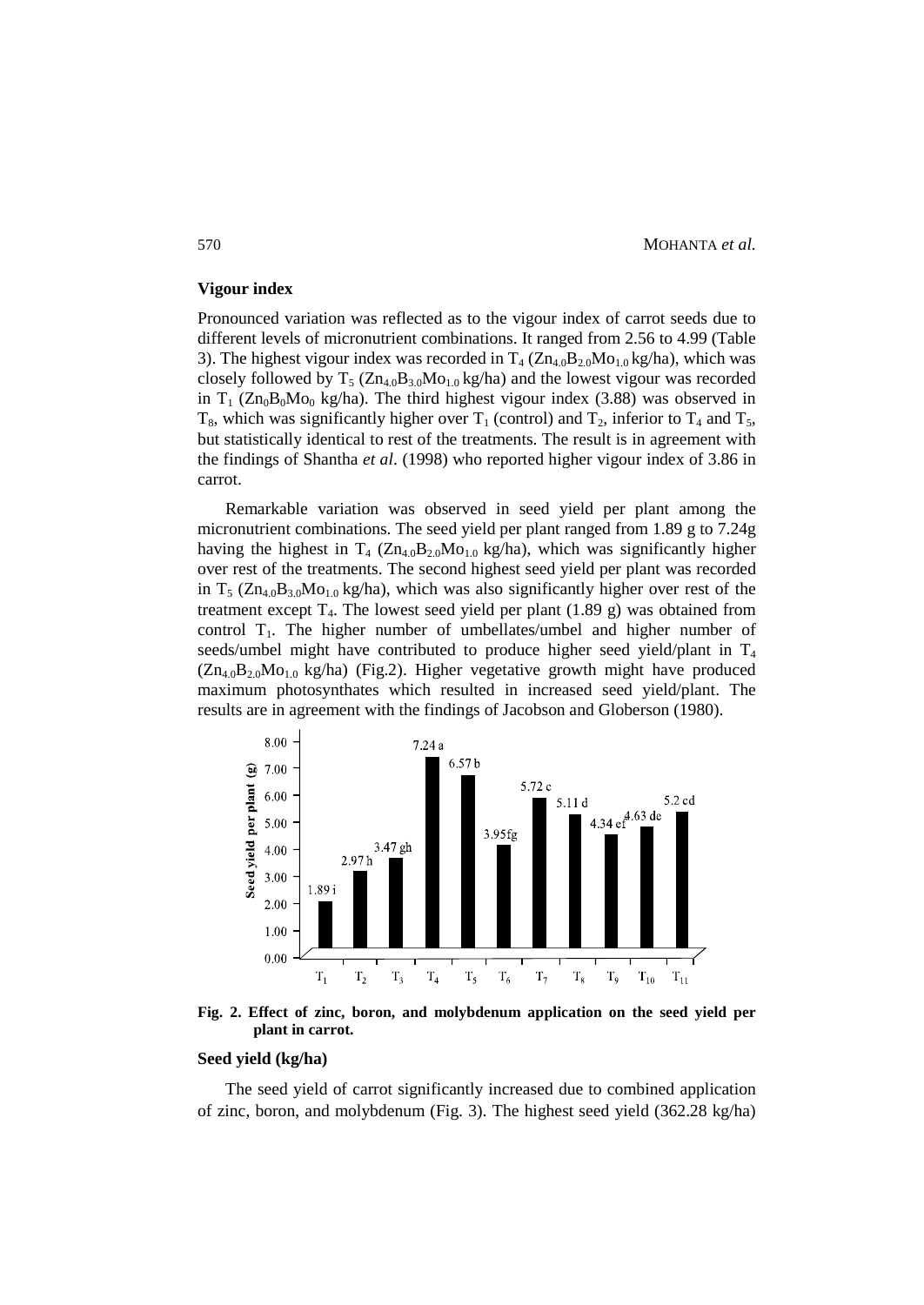was obtained from  $T_4$  ( $Zn_{4.0}B_{2.0}Mo_{1.0}$  kg/ha), which was significantly higher over rest of the treatments. The second highest seed yield (328.84 kg/ha) was recorded in  $T_5$  ( $Zn_{4.0}B_{3.0}Mo_{1.0}$  kg/ha), which was statistically different from other treatments. In absence of zinc, boron, and molybdenum applications, only 94.67 kg/ha seed yield was obtained, which was significantly lower than all other treatments. The highest seed yield (362.28 kg/ha) was obtained from  $T_4$  $(Zn_{4.0}B_{2.0}Mo_{1.0}kg/ha)$ , which was 283% more than untreated control. The results showed that integrated use of three vital micronutrients (Zn, B, and Mo) produced significantly higher seed yield over their missing doses either one or any two of the applied micronutrients as well as control, which reveal their essentiality in boosting up the seed yield of carrot. Raymond (1985) reported that the seed yield of carrot in tropical region is usually lower (250 kg) than the European types (300 kg).



#### **Conclusion**

The carrot seed crop (cv. Bejo Sheetal) responded significantly to the combined application of zinc, boron, and molybdenum. A package of  $Zn_{4.0}B_{2.0}Mo_{1.0}$  kg/ha along with a blanket dose of  $N_{120}P_{54}K_{150}S_{20}$  kg/ha appeared to be optimum for the maximization of carrot seed yield in Shallow Red Brown Terrace Soil under Madhupur Tract. Thus the said treatment package may be recommended for the production of carrot seed in the study and alike areas of the country.

# **References**

- Gomez, K. A. and A. A. Gomez. 1984. Statistical procedures for Agricultural Research.  $(2<sup>nd</sup> Ed.)$  John Willey & Sons, New York. P. 680.
- Homutescu, V., A. Cozaceanu and I. Cozaceanu. 1993. The influence of micronutrients boron and zinc on the production of carrots. *Lucr. Sti. Inst. Agron. Iasi.* Pp.223-230.